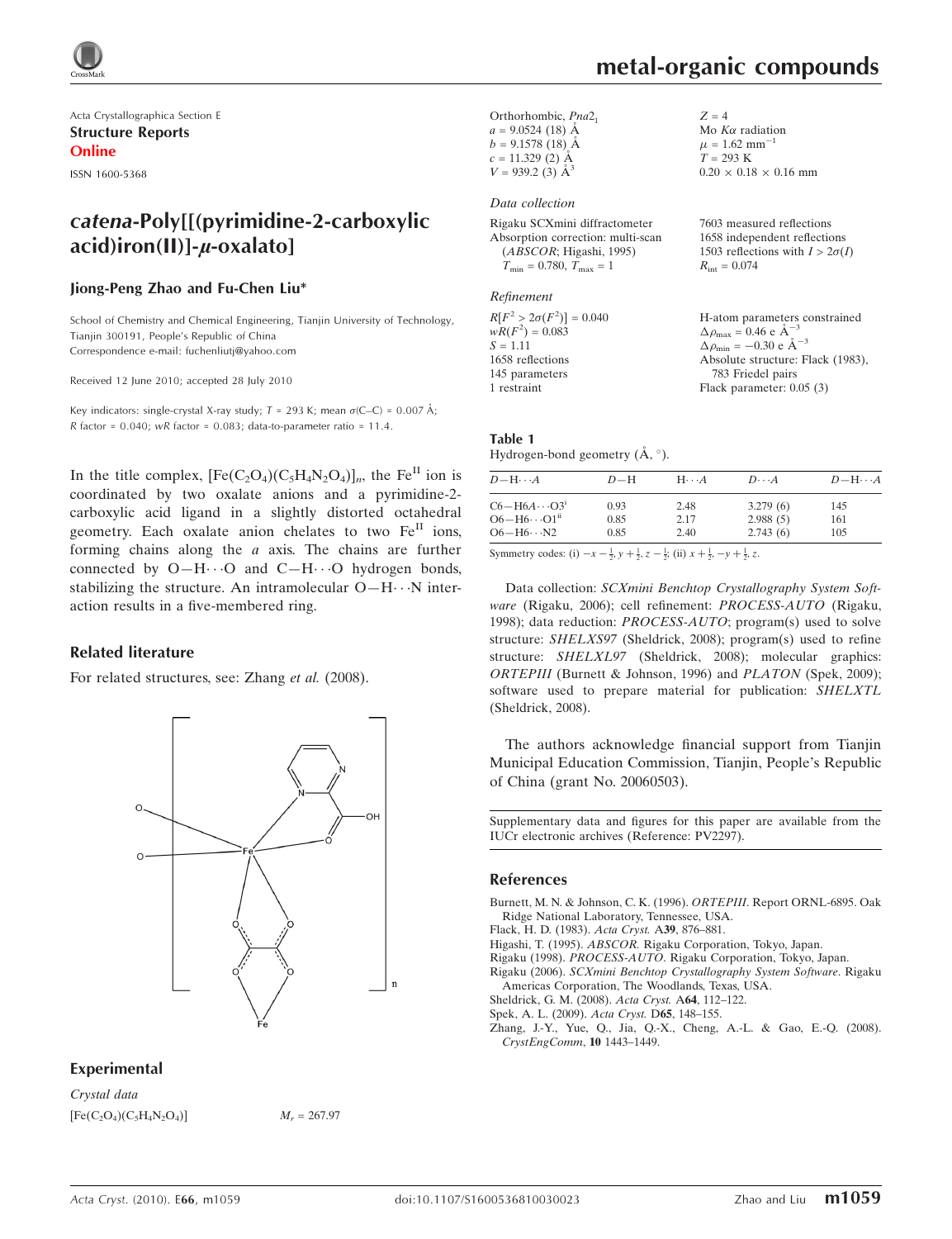# **supporting information**

*Acta Cryst.* (2010). E**66**, m1059 [https://doi.org/10.1107/S1600536810030023] *catena***-Poly[[(pyrimidine-2-carboxylic acid)iron(II)]-***µ***-oxalato]**

# **Jiong-Peng Zhao and Fu-Chen Liu**

## **S1. Comment**

Pyrimidine-2-carboxylic acid (HL) and oxalate anion have similar coordination mode, acting as bidentate ligands, and some Cd complexes have been reported containing both ligands (Zhang *et al.*, 2008). Here we report the synthesis and crystal structure of a new iron complex with pyrimidine-2-carboxylic acid and oxalate as co-ligands.

In the title complex, the  $Fe^{II}$  ions are coordinated by one HL ligand and two oxalate anions in a slightly distorted octahedral geometry (Fig. 1). Each oxalate anion chelates to two Fe<sup>II</sup> ions resulting a chain along the *a*-axis. There is an intramolecular interaction O6—H6···N2 resulting in a five membererd ring. The O—H···O and C—H···O type hydrogen bonds between the oxalate and HL ligands impart stability to the structure (Fig. 2).

### **S2. Experimental**

A mixture of Fe(III) chloride (2 mmol), oxalate acid (2 mmol)and pyrimidine-2-carbonitrile (1 mmol), in 10 ml dimethyl formamate (DMF) solvent was sealed in a Teflon-lined stainless-steel Parr bomb was heated at 413 K for 48 h. Red crystals of the title complex were collected after the bomb was allowed to cool to room temperature; yield 20%.

### **S3. Refinement**

The absolute structure of the title complex was determined by the Flack (1983) method. Hydrogen atoms were included in calculated positions and treated as riding on their parent atoms with  $O$ —H and  $C$ —H = 0.85 and 0.93 Å, respectively and  $U_{\text{iso}}(H) = 1.2 U_{\text{eq}}(O/C)$ .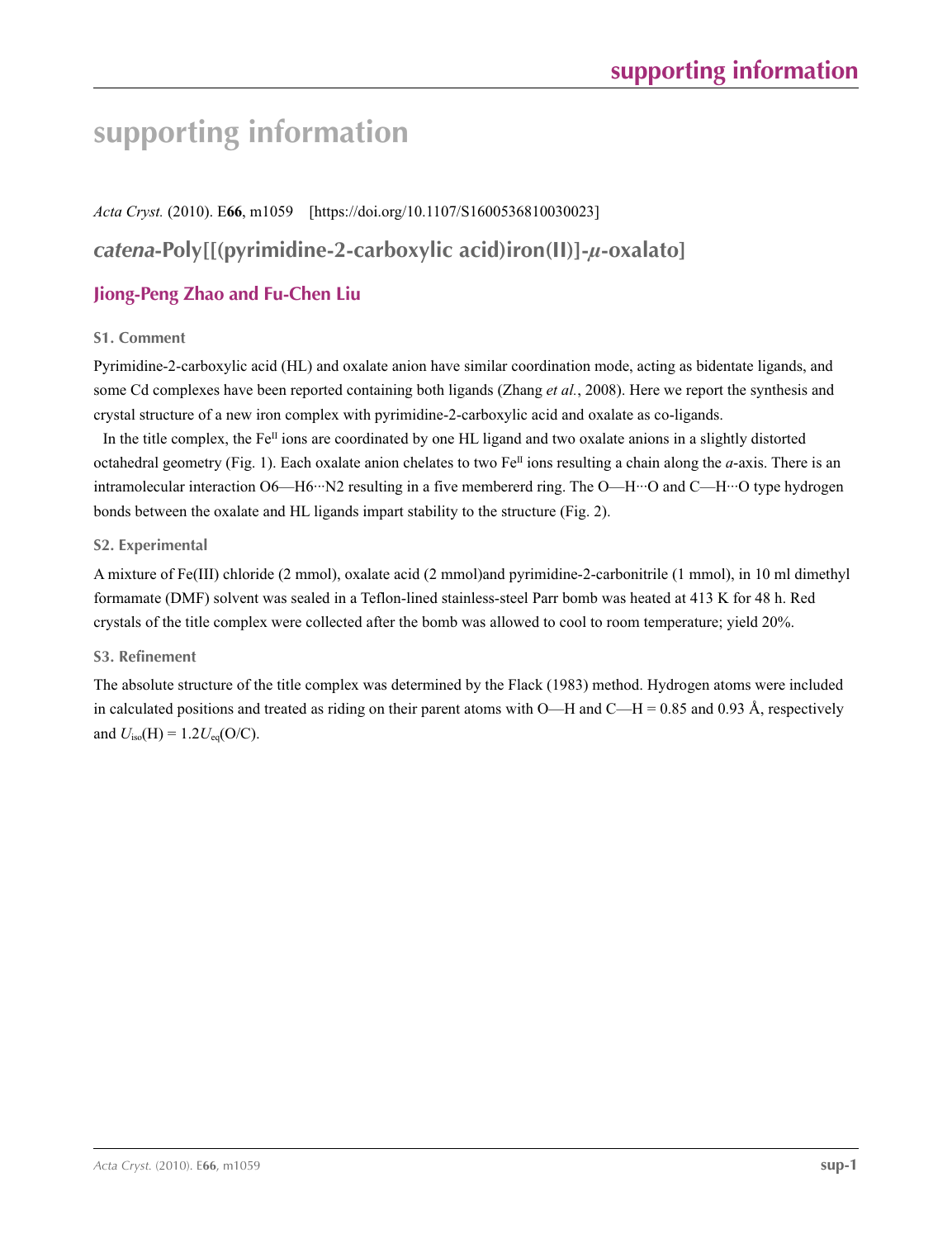

## **Figure 1**

The coordinated mode and linkage of the complex. Ellipsoids are drawn at the 30% probability level. Symmetry codes: i  $= x+1/2, -y-1/2, z$  ii $= x-1/2, -y-1/2, z$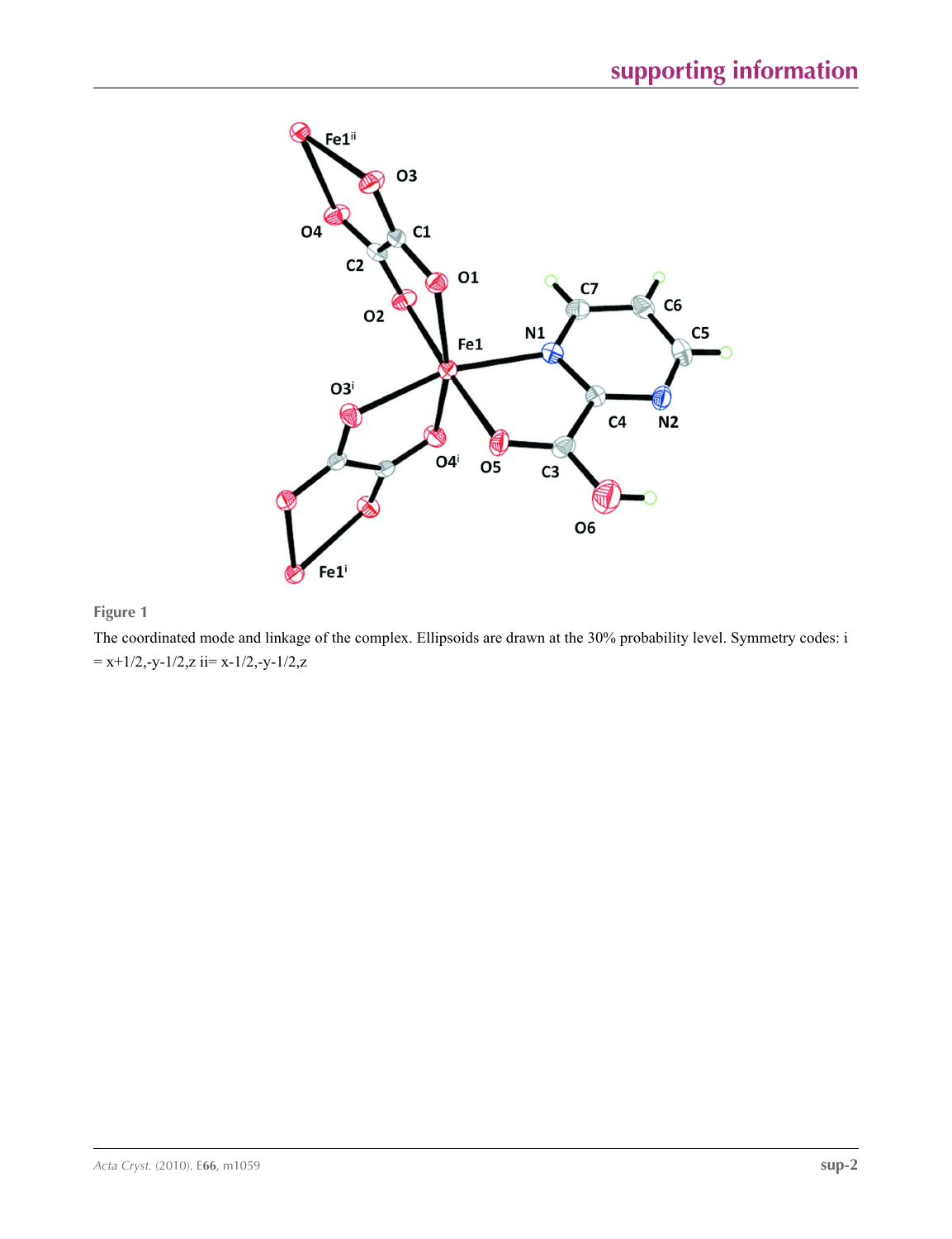

**Figure 2**

A partial packing diagram of the unit cell viewed down the *c*-axis.

*catena***-Poly[[(pyrimidine-2-carboxylic acid)iron(II)]-***µ***-oxalato]** 

*Crystal data*

 $[Fe(C_2O_4)(C_5H_4N_2O_4)]$  $M_r = 267.97$ Orthorhombic, *Pna*21 Hall symbol: P 2c -2n  $a = 9.0524(18)$  Å  $b = 9.1578(18)$  Å  $c = 11.329(2)$  Å  $V = 939.2$  (3) Å<sup>3</sup>  $Z = 4$ 

### *Data collection*

Rigaku SCXmini diffractometer Radiation source: fine-focus sealed tube Graphite monochromator *ω* scans

 $F(000) = 536$  $D_x = 1.895$  Mg m<sup>-3</sup> Mo *Kα* radiation, *λ* = 0.71073 Å Cell parameters from 8691 reflections  $\theta$  = 3.2–27.5°  $\mu$  = 1.62 mm<sup>-1</sup> *T* = 293 K Block, red  $0.2 \times 0.18 \times 0.16$  mm

Absorption correction: multi-scan (*ABSCOR*; Higashi, 1995)  $T_{\min} = 0.780, T_{\max} = 1$ 7603 measured reflections 1658 independent reflections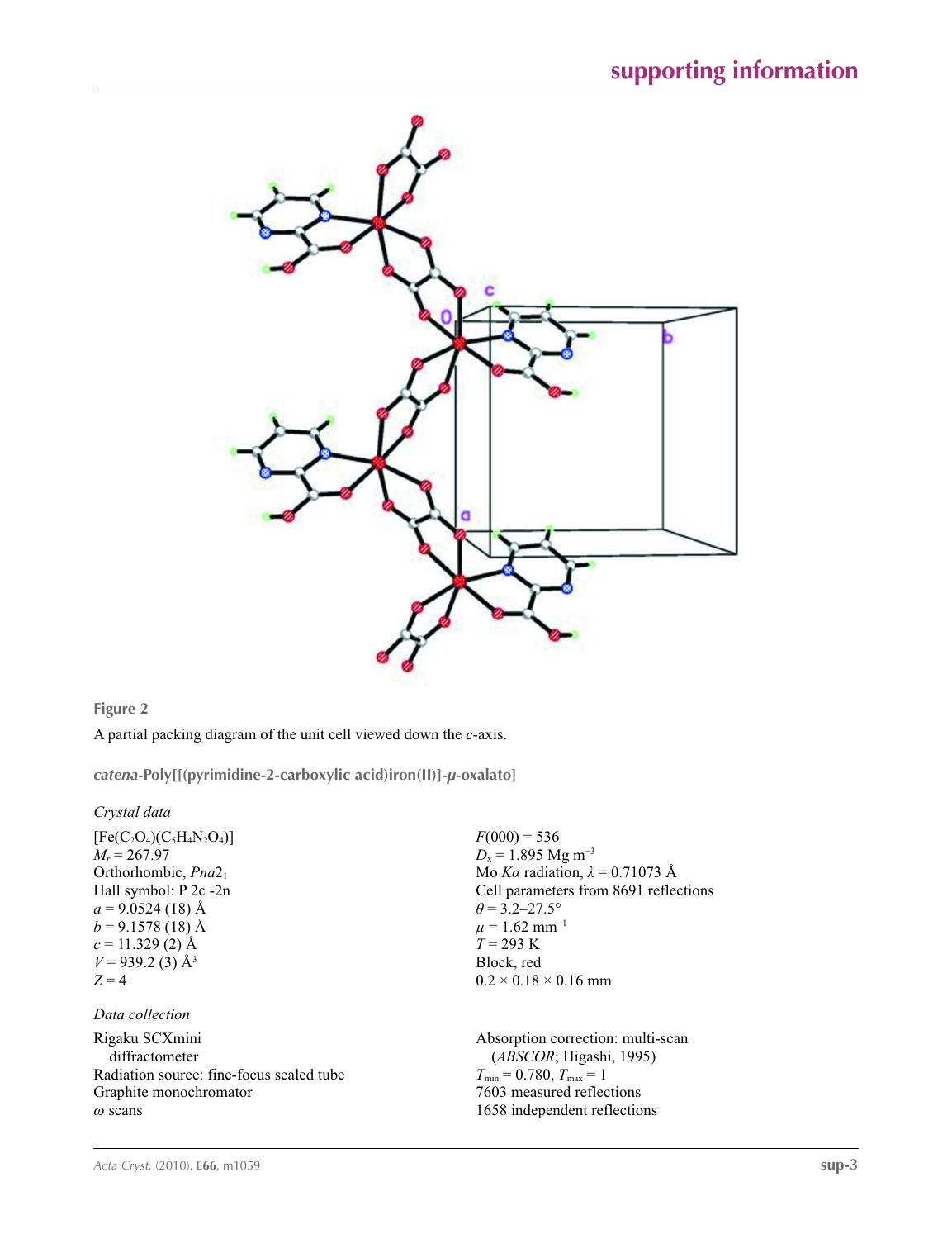| 1503 reflections with $I > 2\sigma(I)$                                  | $h = -10 \rightarrow 10$ |
|-------------------------------------------------------------------------|--------------------------|
| $R_{\rm int} = 0.074$                                                   | $k = -10 \rightarrow 10$ |
| $\theta_{\text{max}} = 25.0^{\circ}, \theta_{\text{min}} = 3.2^{\circ}$ | $l = -13 \rightarrow 13$ |

## *Refinement*

| Refinement on $F^2$                                               | Hydrogen site location: inferred from                     |
|-------------------------------------------------------------------|-----------------------------------------------------------|
| Least-squares matrix: full                                        | neighbouring sites                                        |
| $R[F^2 > 2\sigma(F^2)] = 0.040$                                   | H-atom parameters constrained                             |
| $wR(F^2) = 0.083$                                                 | $w = 1/[\sigma^2(F_0^2) + (0.0339P)^2 + 0.7762P]$         |
| $S = 1.11$                                                        | where $P = (F_o^2 + 2F_c^2)/3$                            |
| 1658 reflections                                                  | $(\Delta/\sigma)_{\text{max}} = 0.001$                    |
| 145 parameters                                                    | $\Delta\rho_{\text{max}} = 0.46$ e Å <sup>-3</sup>        |
| 1 restraint                                                       | $\Delta\rho_{\rm min} = -0.30 \text{ e } \text{\AA}^{-3}$ |
| Primary atom site location: structure-invariant<br>direct methods | Absolute structure: Flack (1983), 783 Friedel<br>pairs    |
| Secondary atom site location: difference Fourier                  | Absolute structure parameter: $0.05(3)$                   |
| map                                                               |                                                           |

#### *Special details*

**Geometry**. All esds (except the esd in the dihedral angle between two l.s. planes) are estimated using the full covariance matrix. The cell esds are taken into account individually in the estimation of esds in distances, angles and torsion angles; correlations between esds in cell parameters are only used when they are defined by crystal symmetry. An approximate (isotropic) treatment of cell esds is used for estimating esds involving l.s. planes.

**Refinement**. Refinement of  $F^2$  against ALL reflections. The weighted *R*-factor  $wR$  and goodness of fit *S* are based on  $F^2$ , conventional *R*-factors *R* are based on *F*, with *F* set to zero for negative *F*<sup>2</sup>. The threshold expression of  $F^2 > \sigma(F^2)$  is used only for calculating *R*-factors(gt) *etc*. and is not relevant to the choice of reflections for refinement. *R*-factors based on *F*<sup>2</sup> are statistically about twice as large as those based on *F*, and *R*- factors based on ALL data will be even larger.

|                  | $\mathcal{X}$ | $\mathcal{Y}$ | $\boldsymbol{Z}$ | $U_{\rm iso}*/U_{\rm eq}$ |  |
|------------------|---------------|---------------|------------------|---------------------------|--|
| Fe1              | 0.13566(6)    | $-0.08170(6)$ | 0.71653(7)       | 0.02969(18)               |  |
| C4               | 0.1749(5)     | 0.2409(5)     | 0.7015(4)        | 0.0263(10)                |  |
| O <sub>5</sub>   | 0.2520(4)     | 0.0586(3)     | 0.8376(3)        | 0.0397(9)                 |  |
| O <sub>1</sub>   | $-0.0702(3)$  | $-0.0924(3)$  | 0.8009(3)        | 0.0293(7)                 |  |
| N1               | 0.0989(4)     | 0.1349(4)     | 0.6452(4)        | 0.0307(9)                 |  |
| O <sub>6</sub>   | 0.3406(5)     | 0.2878(5)     | 0.8630(4)        | 0.0624(12)                |  |
| H6               | 0.3456        | 0.3746        | 0.8369           | $0.075*$                  |  |
| C <sub>3</sub>   | 0.2601(5)     | 0.1886(5)     | 0.8074(4)        | 0.0325(11)                |  |
| O <sub>3</sub>   | $-0.2731(3)$  | $-0.2329(4)$  | 0.8046(3)        | 0.0353(8)                 |  |
| O <sub>2</sub>   | 0.0098(4)     | $-0.2138(4)$  | 0.5963(3)        | 0.0343(8)                 |  |
| C7               | 0.0149(5)     | 0.1768(6)     | 0.5565(4)        | 0.0349(12)                |  |
| H <sub>7</sub> A | $-0.0405$     | 0.1072        | 0.5163           | $0.042*$                  |  |
| O <sub>4</sub>   | $-0.1781(4)$  | $-0.3696(4)$  | 0.6089(3)        | 0.0368(9)                 |  |
| C <sub>5</sub>   | 0.0923(6)     | 0.4168(6)     | 0.5831(5)        | 0.0438(13)                |  |
| H <sub>5</sub> A | 0.0916        | 0.5141        | 0.5597           | $0.053*$                  |  |
| C <sub>6</sub>   | 0.0066(6)     | 0.3211(6)     | 0.5216(5)        | 0.0408(13)                |  |
| H <sub>6</sub> A | $-0.0539$     | 0.3511        | 0.4598           | $0.049*$                  |  |
| N <sub>2</sub>   | 0.1764(5)     | 0.3806(4)     | 0.6738(4)        | 0.0350(11)                |  |
| C2               | $-0.1034(5)$  | $-0.2649(5)$  | 0.6452(4)        | 0.0263(11)                |  |
| C <sub>1</sub>   | $-0.1539(5)$  | $-0.1906(5)$  | 0.7602(4)        | 0.0256(10)                |  |

*Fractional atomic coordinates and isotropic or equivalent isotropic displacement parameters (Å<sup>2</sup>)*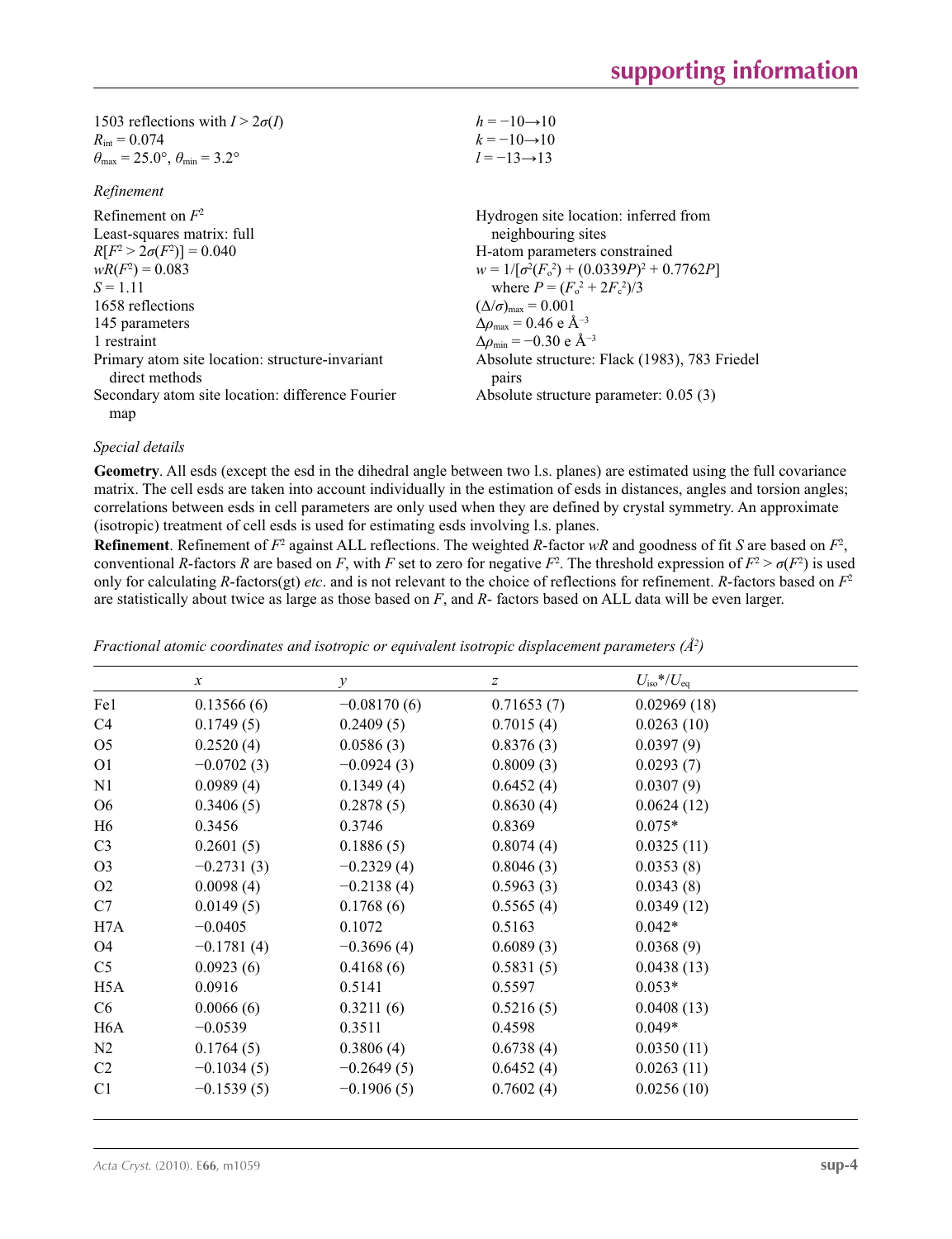# **supporting information**

|                | $U^{11}$   | $\mathcal{I}^{22}$ | $\mathcal{L}^{\beta 3}$ | $U^{12}$      | $U^{13}$      | $L^{23}$      |
|----------------|------------|--------------------|-------------------------|---------------|---------------|---------------|
| Fe1            | 0.0248(3)  | 0.0246(3)          | 0.0396(4)               | $-0.0008(3)$  | 0.0015(4)     | 0.0021(4)     |
| C <sub>4</sub> | 0.028(2)   | 0.028(2)           | 0.023(3)                | 0.0011(17)    | 0.002(2)      | $-0.002(2)$   |
| O <sub>5</sub> | 0.053(2)   | 0.0245(19)         | 0.042(2)                | $-0.0094(17)$ | $-0.0203(18)$ | 0.0093(15)    |
| O <sub>1</sub> | 0.0252(17) | 0.0282(17)         | 0.0344(19)              | 0.0003(15)    | 0.0030(15)    | $-0.0040(15)$ |
| N <sub>1</sub> | 0.030(2)   | 0.034(2)           | 0.029(2)                | 0.0011(18)    | 0.0004(18)    | 0.0003(18)    |
| O <sub>6</sub> | 0.076(3)   | 0.049(3)           | 0.062(3)                | $-0.010(2)$   | $-0.010(2)$   | 0.007(2)      |
| C <sub>3</sub> | 0.033(3)   | 0.035(3)           | 0.029(3)                | $-0.007(2)$   | $-0.006(2)$   | $-0.001(2)$   |
| O <sub>3</sub> | 0.0304(19) | 0.0338(19)         | 0.042(2)                | $-0.0084(16)$ | 0.0102(17)    | $-0.0078(17)$ |
| O <sub>2</sub> | 0.0298(18) | 0.0426(19)         | 0.0304(18)              | $-0.0060(16)$ | 0.0071(16)    | $-0.0054(17)$ |
| C7             | 0.033(3)   | 0.042(3)           | 0.030(3)                | $-0.002(2)$   | $-0.007(2)$   | $-0.003(2)$   |
| O <sub>4</sub> | 0.0292(18) | 0.041(2)           | 0.040(2)                | $-0.0042(16)$ | 0.0069(17)    | $-0.0142(17)$ |
| C <sub>5</sub> | 0.053(3)   | 0.033(3)           | 0.045(3)                | 0.010(3)      | $-0.001(3)$   | 0.008(3)      |
| C <sub>6</sub> | 0.043(3)   | 0.043(3)           | 0.037(3)                | 0.010(3)      | $-0.008(3)$   | 0.002(2)      |
| N <sub>2</sub> | 0.041(3)   | 0.024(2)           | 0.039(3)                | $-0.0041(17)$ | $-0.0069(19)$ | 0.0036(16)    |
| C <sub>2</sub> | 0.023(2)   | 0.030(3)           | 0.026(3)                | 0.007(2)      | $-0.001(2)$   | $-0.001(2)$   |
| C <sub>1</sub> | 0.021(2)   | 0.024(2)           | 0.032(2)                | 0.003(2)      | 0.0027(19)    | 0.0036(18)    |

*Atomic displacement parameters (Å2 )*

# *Geometric parameters (Å, º)*

| $Fe1 - O1$                    | 2.097(3)   | $O6-H6$                       | 0.8500   |
|-------------------------------|------------|-------------------------------|----------|
| $Fe1 - O4$ <sup>i</sup>       | 2.128(3)   | $O3 - C1$                     | 1.252(5) |
| $Fe1 - O3$ <sup>i</sup>       | 2.136(3)   | O3-Fe1ii                      | 2.136(3) |
| $Fe1 - O2$                    | 2.148(3)   | $O2 - C2$                     | 1.255(6) |
| $Fe1 - O5$                    | 2.154(3)   | $C7-C6$                       | 1.382(7) |
| $Fe1 - N1$                    | 2.168(4)   | $C7 - H7A$                    | 0.9300   |
| $C4 - N2$                     | 1.318(6)   | $O4-C2$                       | 1.243(6) |
| $C4 - N1$                     | 1.350(6)   | $O4$ —Fe $1ii$                | 2.128(3) |
| $C4 - C3$                     | 1.504(7)   | $C5 - N2$                     | 1.321(7) |
| $O5-C3$                       | 1.240(6)   | $C5-C6$                       | 1.362(8) |
| $O1 - C1$                     | 1.263(6)   | $C5 - H5A$                    | 0.9300   |
| $N1 - C7$                     | 1.317(6)   | $C6 - H6A$                    | 0.9300   |
| $O6-C3$                       | 1.325(6)   | $C2-C1$                       | 1.540(6) |
| $O1$ —Fe $1$ —O4 <sup>i</sup> | 162.87(14) | $C3 - 06 - H6$                | 120.4    |
| $O1 - Fe1 - O3$ <sup>i</sup>  | 95.38(13)  | $O5 - C3 - O6$                | 124.0(4) |
| $O4^i$ -Fel- $O3^i$           | 78.16 (13) | $O5 - C3 - C4$                | 119.7(4) |
| $O1 - Fe1 - O2$               | 77.96 (12) | $O6 - C3 - C4$                | 116.3(4) |
| $O4 - Fe1 - O2$               | 86.49 (14) | $C1 - 03 - Fe1$ <sup>ii</sup> | 113.1(3) |
| $O3^i$ -Fel- $O2$             | 93.08 (14) | $C2 - 02 - Fe1$               | 111.3(3) |
| $O1 - Fe1 - O5$               | 99.90 (14) | $N1-C7-C6$                    | 121.9(5) |
| $O4^i$ -Fel- $O5$             | 95.90(15)  | $N1-C7-H7A$                   | 119.1    |
| $O3^i$ -Fel- $O5$             | 89.29 (13) | $C6-C7-H7A$                   | 119.1    |
| $O2$ –Fel– $O5$               | 176.94(13) | $C2$ —O4—Fe1 <sup>ii</sup>    | 113.7(3) |
| $O1 - Fe1 - N1$               | 94.37 (14) | $N2-C5-C6$                    | 124.4(5) |
| $O4^i$ -Fel-N1                | 95.72 (14) | $N2-C5-H5A$                   | 117.8    |